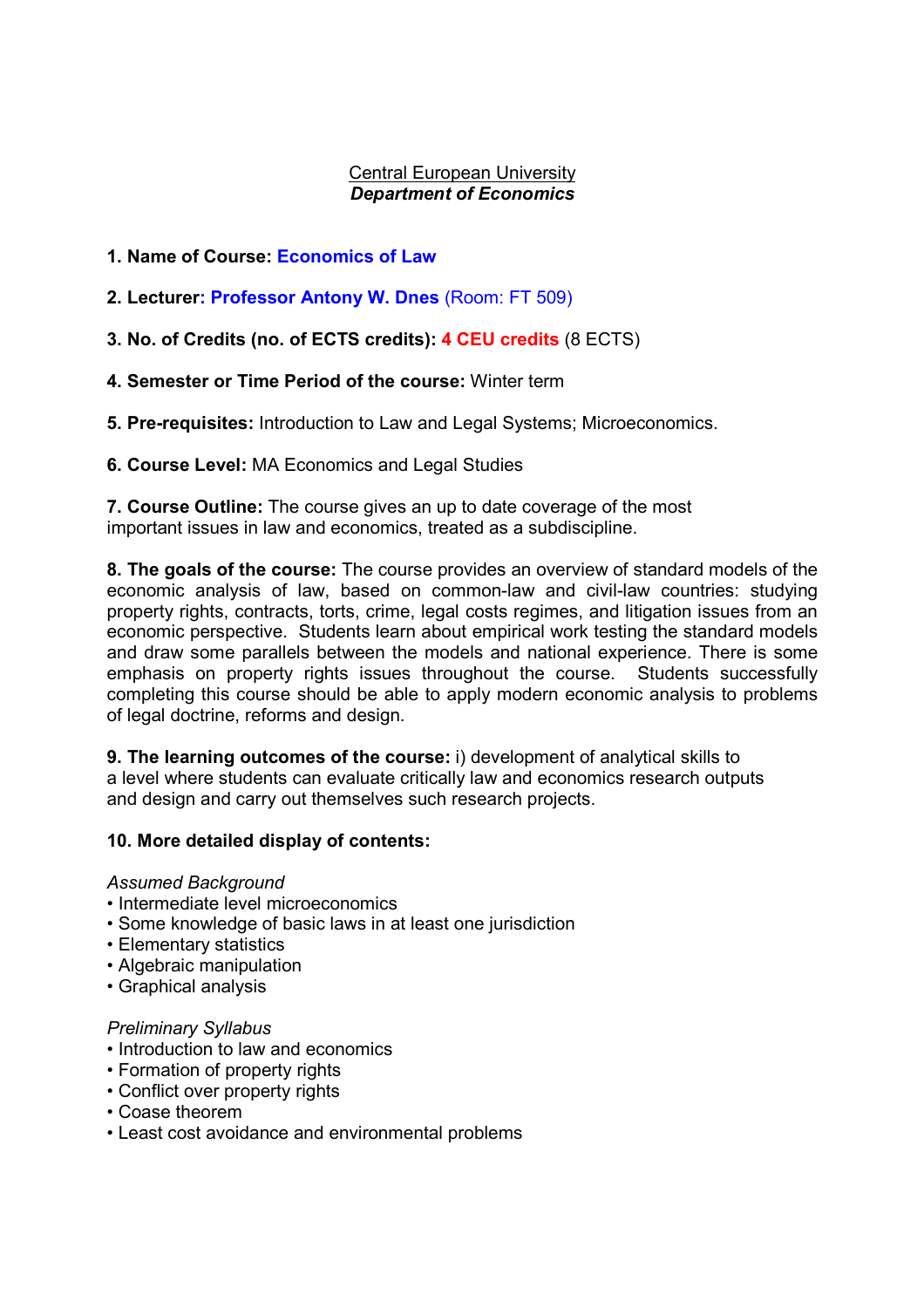- Contract formation and doctrines
- Breach of contract
- Reliance, restitution and expectations damages
- Tort law as control of externality
- Least-cost accident avoidance
- Crime, punishment and risk
- Deterrence hypothesis and empirical tests
- Litigation and procedure
- American and English cost rules
- Contingency fees and class actions
- Family law
- Legal impact of changing laws of marriage and divorce
- Cohabitation

11. Assessment: There will be one mid-term individualized assignment with a total of 30% weight in the assessment, and a final examination with 70% weight.

# 12. Detailed Plan of Lectures with Associated Reading

(More advanced reading indicated by \*)

#### 1. Introduction Week 1

Scope and method of law and economics; the benefits to lawyers and economists of integrated studies; rationality and reasonableness.

Dnes, A.W. (2006) The Economic Analysis of Law: Property, Contracts and Obligations, Cengage: Mason, Ohio, Ch.1

Posner, R.A. (2007) Economic Analysis of Law, 7<sup>th</sup> edition, Kluwer: Boston. Chs. 1&2<sup>\*</sup>

#### 2. Property Rights Weeks 1- 2

Legal view of property and entitlements; theories of property rights; problems when private rights are missing; intellectual property.

Dnes, Op Cit. Ch.2

- Lueck, D. and Michael, J.A. [2003] Preemptive habitat destruction under the Endangered Species Act, 46 Journal of Law and Economics, 27-60.
- Dnes, A. and Lueck, D. [2009] Asymmetric information and the structure of servitude law, 38 J. Legal Studies, no.1 and available as a Cardon Research Paper (http://ag.arizona.edu/AREC/pubs/researchpapers/2007-03dneslueck.pdf.), Department of Agricultural and Resource Economics, Univ. Arizona.\*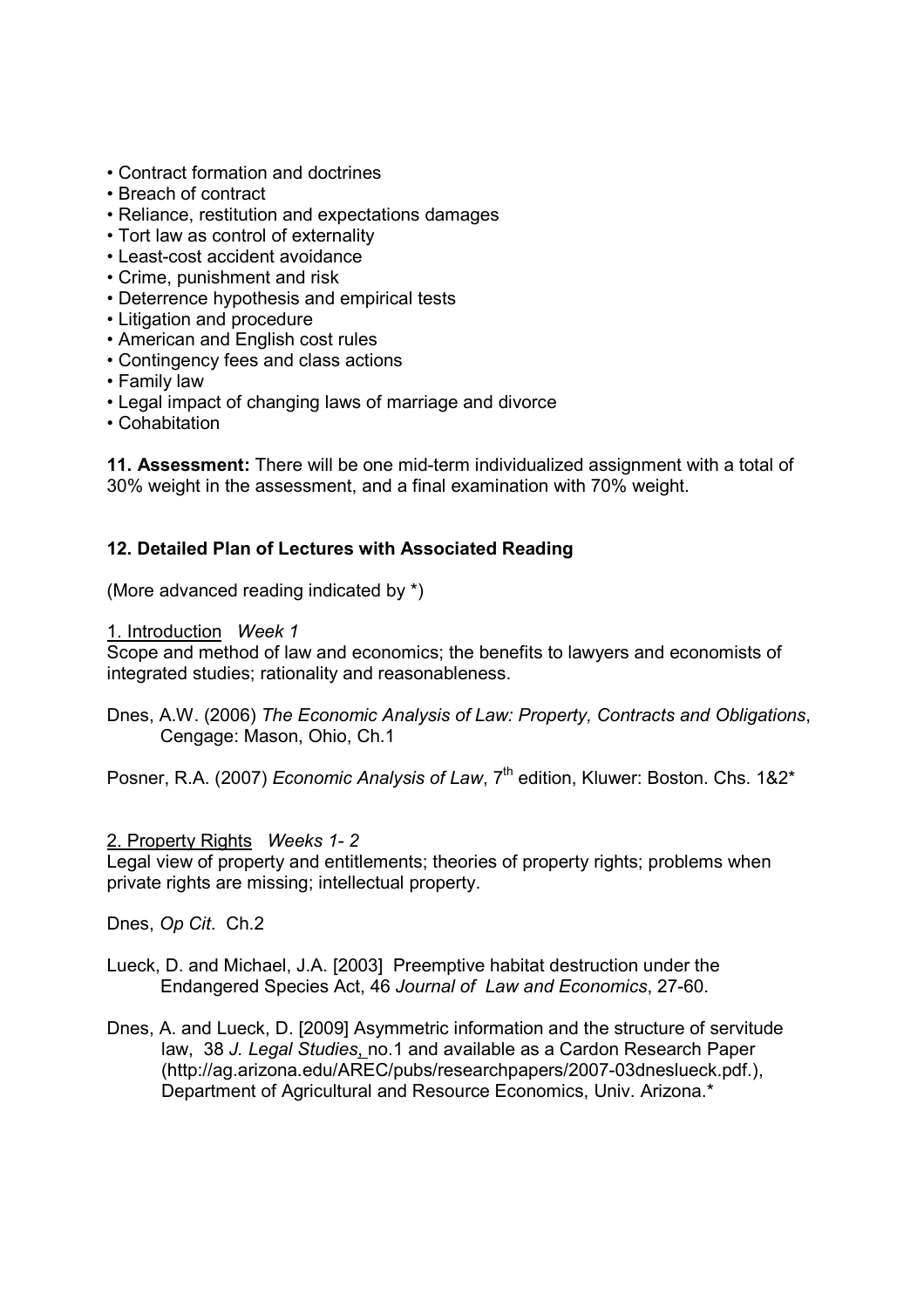Grafton, R.Q., Squires, D. and Fox, K.J. (2000) Private property and economic efficiency: a study of a common-pool resource, 43 Journal of Law and Economics, 679-714; available at http://search.ssrn.com/sol3/papers.cfm?abstract\_id=231786.\*

#### 3. Conflict over Property Rights Week 2

Conflicting property rights and nuisance; Coase Theorem; public and private nuisance; planning and zoning; compulsory purchase.

Dnes, Op Cit. Ch.3

Coase, R.H. (1960) The problem of social cost, 3 J. Law & Econ. 1-44\*

Anderson, T. & McChesney, F. (1994) Raid or trade? An economic model of Indian-White relations, 37 J.Law & Econ. 39-74.

Somin, I. (2007) Post-Kelo America, Reason Magazine, April 20 available at http://www.reason.com/news/show/119766.html

Krause, M. (2000) Property rules versus liability rules, entry 3800 in The Encyclopedia of Law and Economics, Boudewijn Bouckaert, and Gerrit De Geest eds., Edward Elgar, Cheltenham, available at http://encyclo.findlaw.com/3800book.pdf

4. Contract Week 3

Classical contract law; evolution of contract; breach of contract; long-term contracts and contract renegotiation; hostages and ugly princesses; optimal promises; optimal breach of contract; remedies for breach of contract (specific performance or damages); unconscionability.

Dnes, Op Cit. Chs.4 & 5

- Dnes, A.W. (1995) The law and economics of contract modifications: the case of Williams v. Roffey, 15 International Rev. Law & Econ. 225-240
- Coleman, J. L. (2007), Some reflections on Richard Brooks's "Efficient Performance Hypothesis," 116 Yale Law J. Pocket Part 416, available at http://www.thepocketpart.org/2007/07/23/coleman.html\*

5. Tort Weeks 3-4

Definition of a tort; negligence; contributory negligence; comparative negligence; strict liability; least-cost avoidance; insurance; measuring compensation; judicial cost-benefit analysis (the Hand formula); product liability; litigation mania?

Dnes, Op Cit. Ch. 6

Posner, R.A. (2007) Op Cit. Ch.6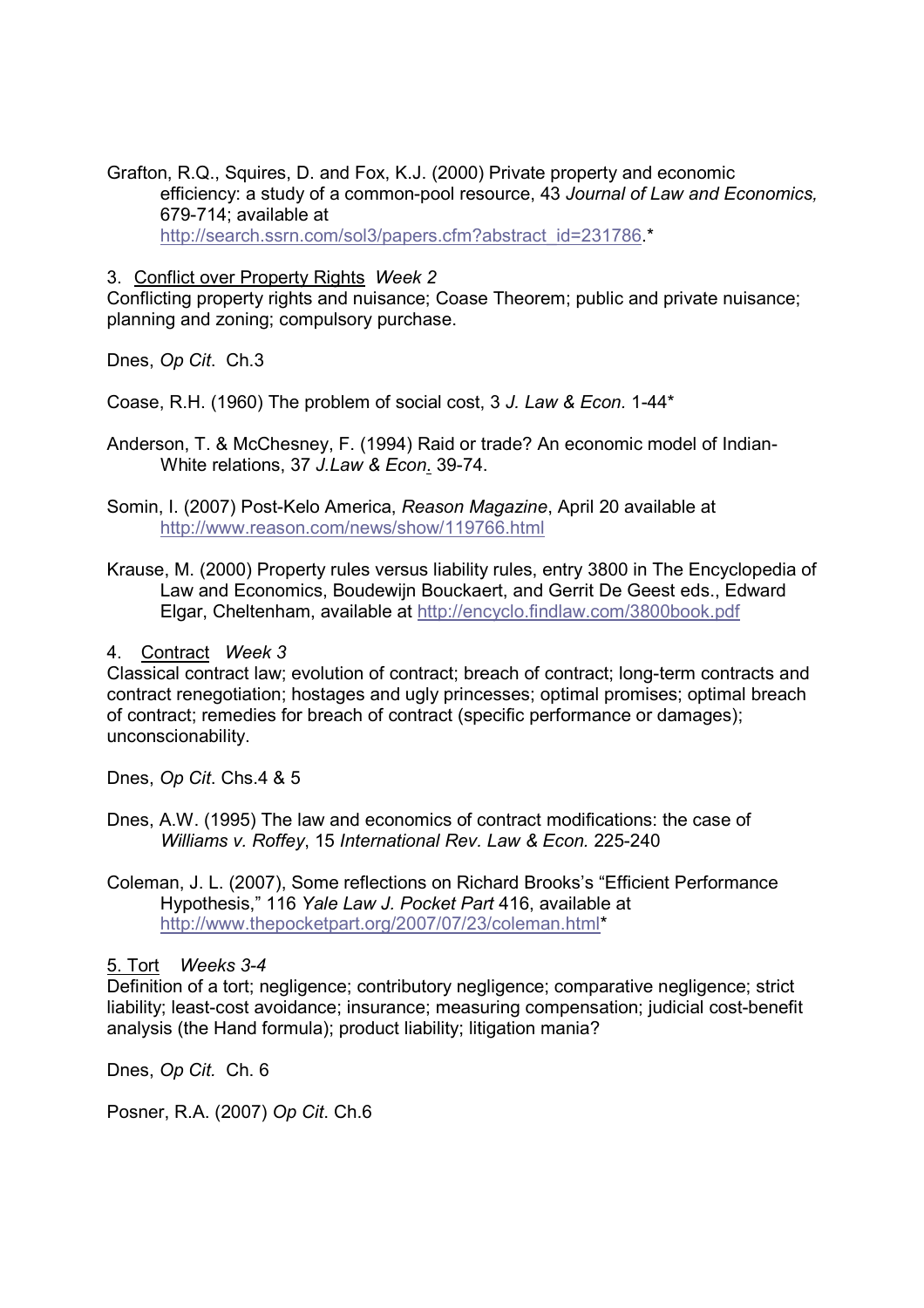- Schäfer, H-B. and Schönenberger, A. (2000) Strict liability v. negligence, entry 3100 in The Encyclopedia of Law and Economics, Boudewijn Bouckaert, and Gerrit De Geest eds., Edward Elgar, Cheltenham, available at http://encyclo.findlaw.com/3100book.pdf
- Goldberg, V.P. (1994) Recovery for economic loss following the Exxon Valdez oil spill, 23 J. Legal Studies 1-41.\*

#### 6. Crime & Criminal Law Week 4-5

Criminal law; economics of criminal acts; optimal punishment and deterrence; crime waves around the world; capital punishment and abolition; drug trafficking; crimes against property.

Dnes, Op Cit. Ch7

Dezhbaksh, H., Rubin, P. & Shepherd, J. (2003) Does capital punishment have a deterrent effect? New evidence from post-moratorium panel data, 5 Amer Rev Law and Econ, 344-376

Becker, G.S (1968) Crime and punishment: an economic approach, 69 J. Pol. Econ. 169-217 \*

Dnes, A.W. & Seaton, J.S. (1997) An exploration of the tort-criminal boundary using manslaughter and negligence cases, 17 International Rev. Law & Econ 537.\*

#### 7. Litigation and Procedure Weeks 5-6

Levels of litigation in the USA and elsewhere; American and European cost rules; contingency fees.

Dnes, Op Cit., Ch 8

Zamir, E. and Ritov, I. (2008) Neither saints nor devils: a behavioral analysis of attorneys' contingent fees, SSRN paper available at http://ssrn.com/abstract=1085985\*

8. Family Law Week 6

Marriage, cohabitation and divorce: trends and issues in social protection and financial settlements. Contract analogies.

Dnes, Op Cit., Ch 9

Binner, J. and Dnes, A (2001) Marriage, divorce and legal change: evidence from England and Wales, with J. Binner, 39 Economic Inquiry 298-306.\*

Mechoulan, S. (2006) Divorce laws and the structure of the American family, 35 Journal of Legal Studies, 143-174; available at